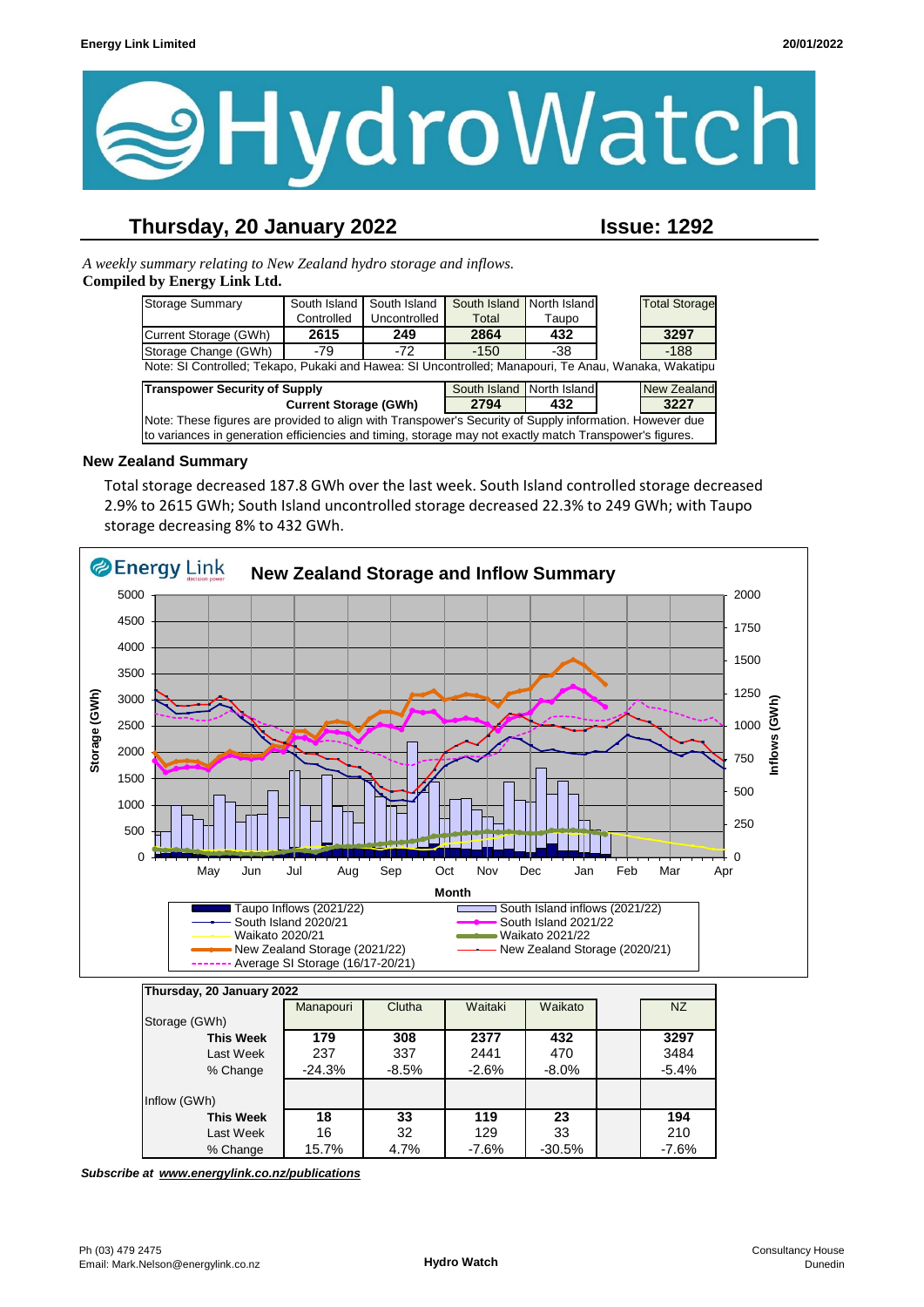#### **Lake Levels and Outflows**

| <b>Catchment</b> | Lake      | Level   | <b>Storage</b> | <b>Outflow</b> | <b>Outflow</b> |
|------------------|-----------|---------|----------------|----------------|----------------|
|                  |           | (m. as) | (GWh)          | (cumecs)       | Change         |
| <b>Manapouri</b> | Manapouri | 177.35  | 88             | 17             | $-17$          |
|                  | Te Anau   | 201.47  | 91             |                |                |
| <b>Clutha</b>    | Wakatipu  | 309.67  | 32             | 118            | $-28$          |
|                  | Wanaka    | 276.85  | 38             | 155            | $-36$          |
|                  | Hawea     | 344.49  | 238            | 126            | 26             |
| <b>Waitaki</b>   | Tekapo    | 709.74  | 772            |                |                |
|                  | Pukaki    | 530.73  | 1605           |                |                |
| <b>Waikato</b>   | Taupo     | 356.91  | 432            |                |                |

| <b>Outflow</b><br>Change |  |
|--------------------------|--|
| -17                      |  |
| -28                      |  |
| -36                      |  |
| 26                       |  |

#### **Inflow Summary**

The two charts below represent where current inflows are in relation to historic inflow patterns. The percentile values have been calculated using all inflows since 1931.







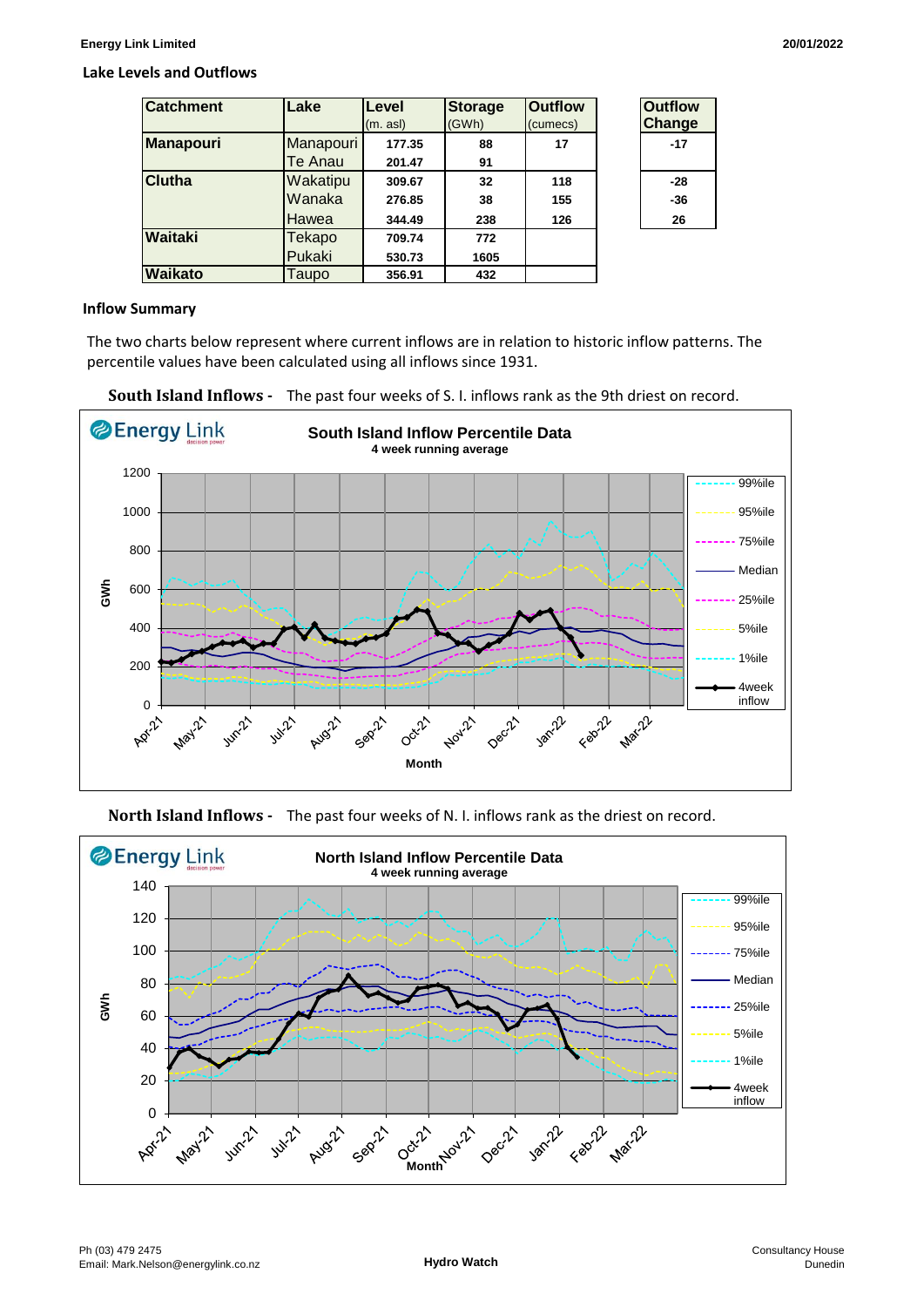## **Waikato System**



**Lake Levels -** Lake Taupo storage fell to 75.7% of nominal full at 432 GWh.

 **Inflows -** Inflows decreased 30.5% to 23 GWh.

 **Generation -** Average generation increased 7.5% to 379.4 MW.

### **Tekapo**





 **Inflows -** Inflows into tekapo decreased 8.6% to 44 GWh.

- **Generation** Average Tekapo generation remained steady at 89.9 MW.
- **Hydro Spill** Lake Tekapo spill was 17.4 cumecs.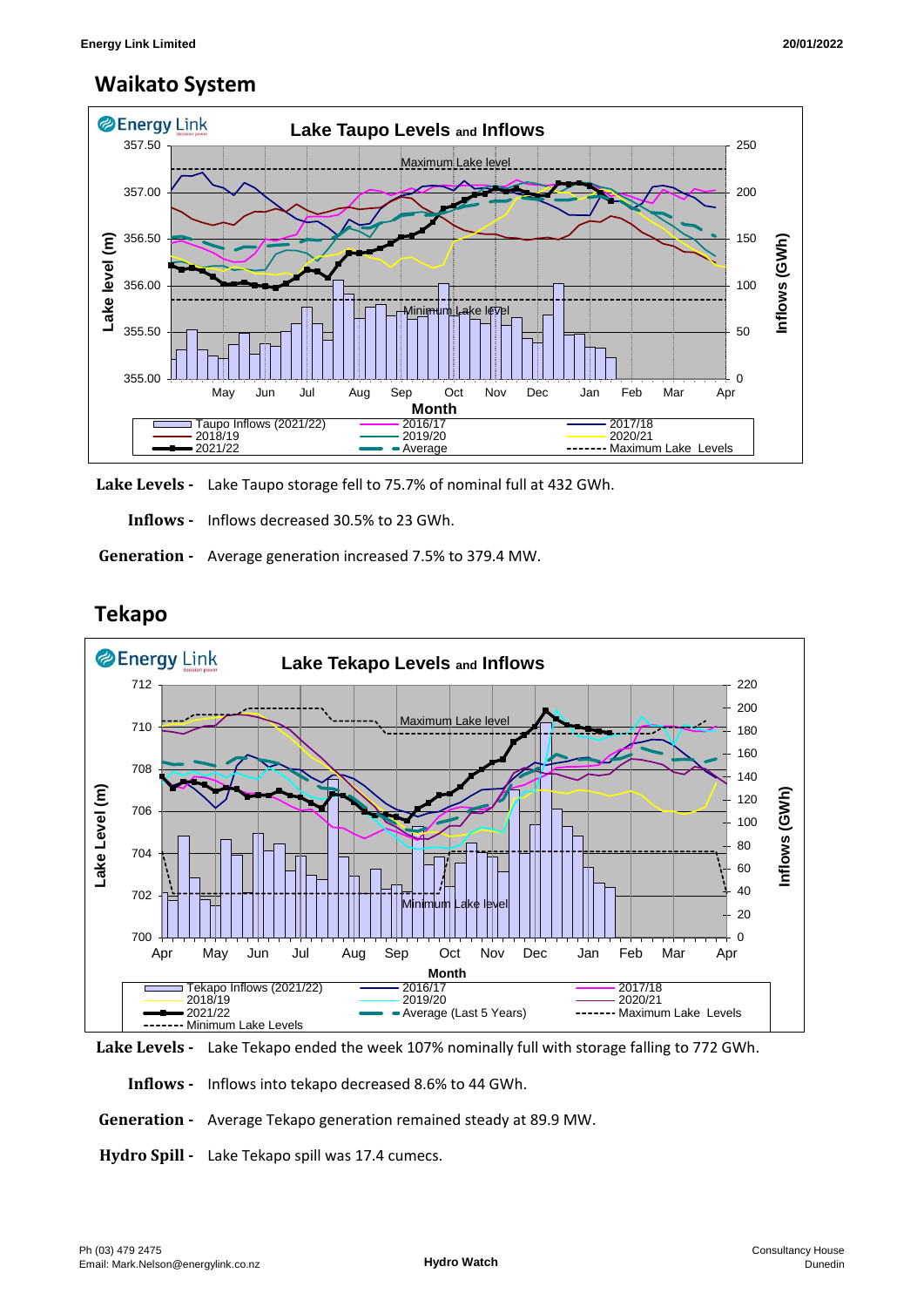# **Waitaki System**



**Lake Levels -** Lake Pukaki ended the week 90% nominally full with storage falling to 1605 GWh.

 **Inflows -** Inflows into the Waitaki System decreased 7% to 76 GWh.

 **Generation -** Average Waikati generation decreased 9.6% to 1050.1 MW.

**Hydro Spill -** Lake Pukaki did not spill.

**River Flows -**  Flows from the Ahuriri River fell to 13.2 cumecs while Waitaki River flows were lower than last week averaging 423.3 cumecs.



## **Clutha System**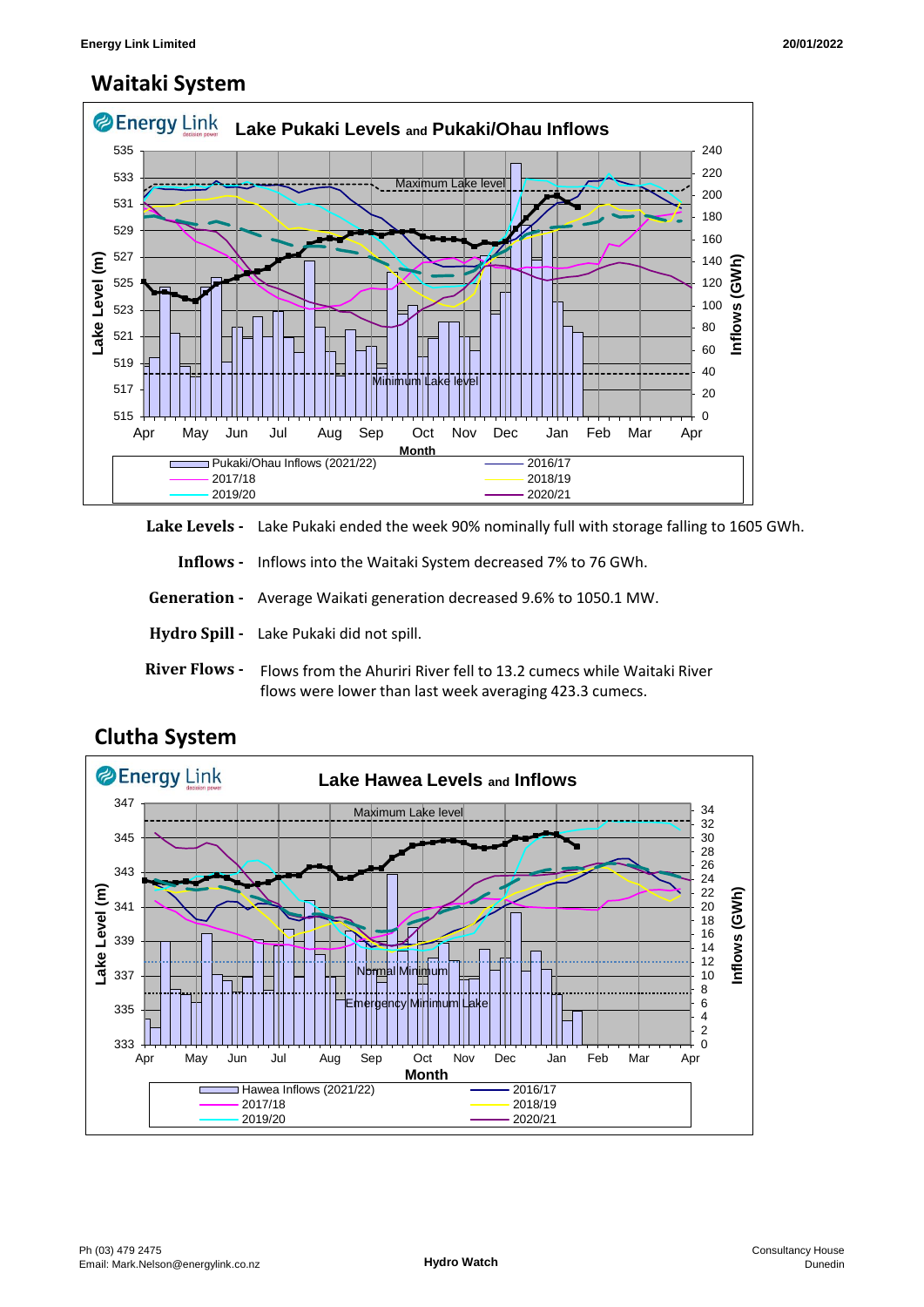- **Lake Levels**  Total storage for the Clutha System decreased 8.5% to 308 GWh. Lakes Hawea, Wanaka and Wakatipu ended the week 80.7%, 33.4% and 30% nominally full respectively.
	- **Inflows** Total Inflows into the Clutha System 4.7% higher at 33 GWh.
- **Generation** Average generation was 11.1% lower at 382 MW.
- **Hydro Spill** The was no estimated spill
- **River Flows**  Total outflows from the lakes and Shotover River fell to 423.9 cumecs. This comprised of 126 cumecs from Lake Hawea, 155 cumecs from Lake Wanaka, 118 cumecs from Lake Wakatipu and 25 cumecs from the Shotover River.